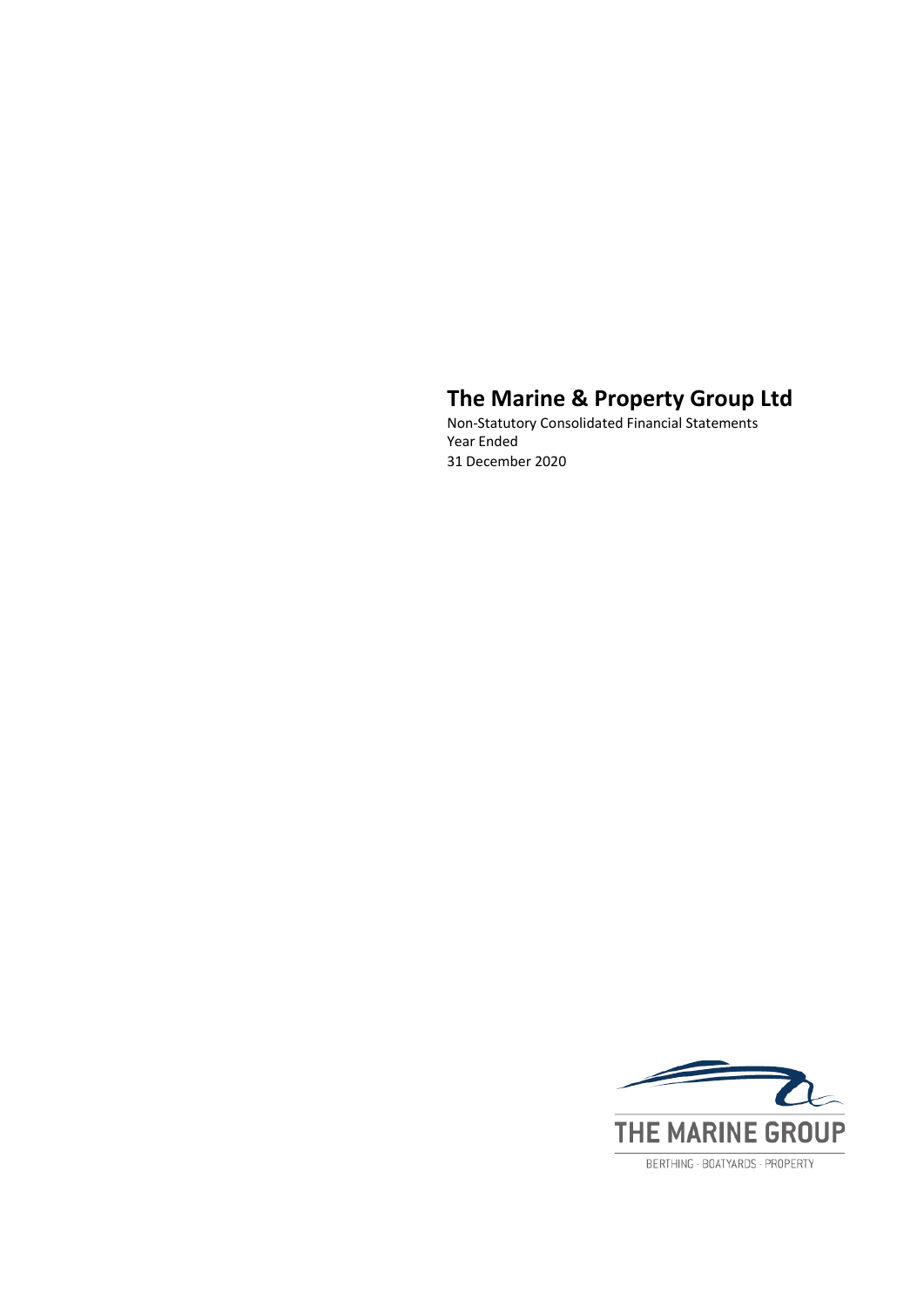**For the year ended 31st December 2020**

### **Contents**

#### **Page:**

- 5 Consolidated profit and loss account.
- 5 Consolidated statement of total recognised gains and losses.
- 6 Consolidated Balance Sheet.
- 7 Notes forming part of the financial statements

### **Results**

The profit and loss account is set out on page 5 shows the profit for the year.

#### **Group Structure**

The Marine & Property Group Ltd is the holding company of a group of ten companies. The company files statutory accounts for the companies on an individual basis. These consolidated accounts for the group include all businesses in the group where the shareholding is over fifty percent. The group structure is as follows:



**Page 1**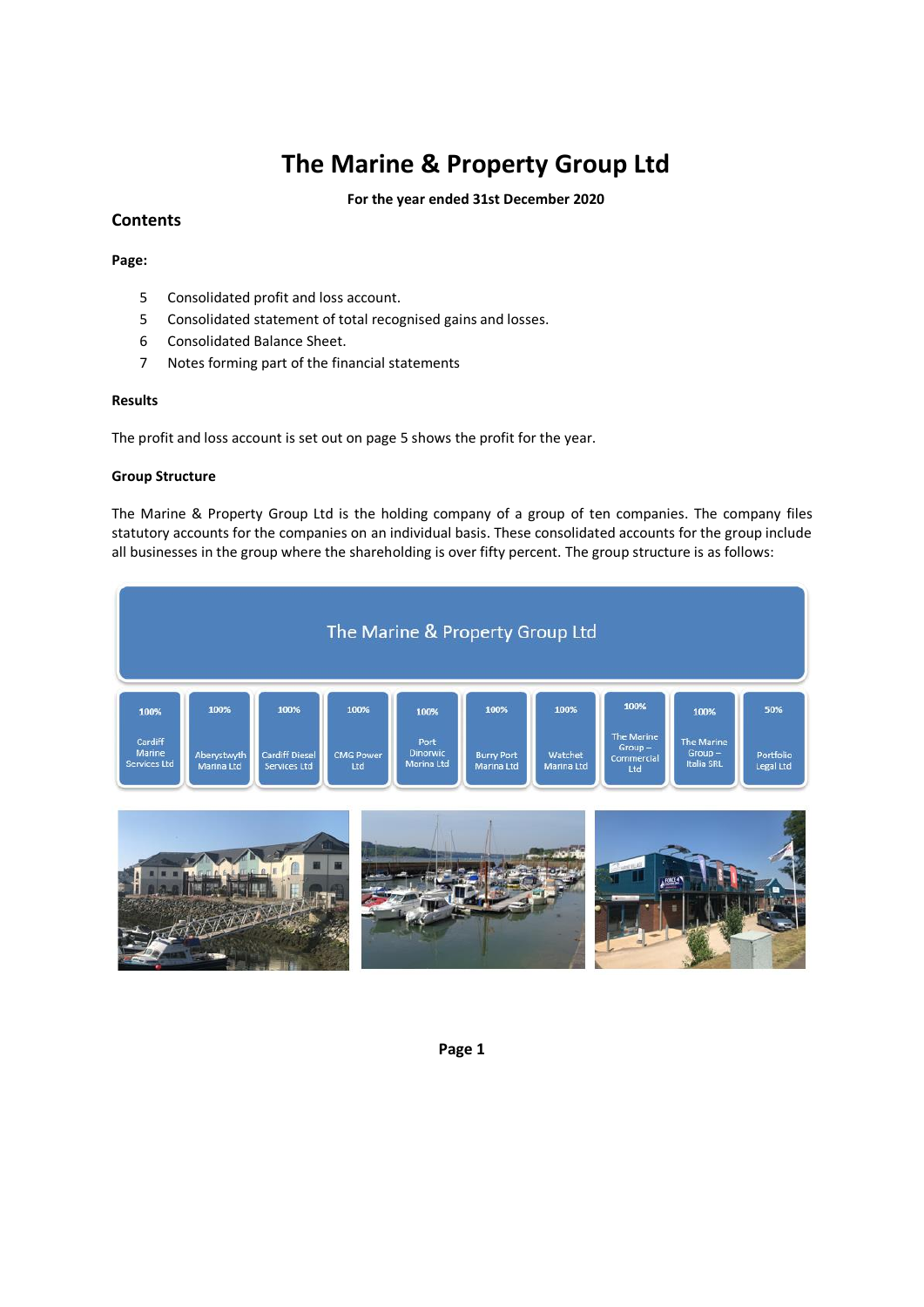#### Group Financial Highlights

|                              | December 2017 | December 2018 | December 2019 | December 2020 |
|------------------------------|---------------|---------------|---------------|---------------|
| <b>Fixed Assets</b>          | £23'989'527   | £26'741'495   | £29'486'389   | £31'211'127   |
| <b>Current Assets</b>        | £4'884'342    | £8'183'329    | £15'951'600   | £16'842'968   |
| $C$ reditors $<$ 1 Year      | (E3'200'249)  | (£3'922'442)  | (E5'503'105)  | (E6'626'988)  |
| <b>Net Current Assets</b>    | £1'684'093    | £4'260'887    | £10'448'495   | £10'215'980   |
| <b>Total Assets (Equity)</b> | £18'976'034   | £22'206'243   | £19'972'206   | £19'495'041   |
|                              |               |               |               |               |
|                              | December 2017 | December 2018 | December 2019 | December 2020 |
| <b>Group Turnover</b>        | £4'298'694    | £5'181'152    | £4'840'672    | £4'569'131    |
| <b>Gross Profit</b>          | £3'124'908    | £3'310'235    | £2'669'451    | £2'237'057    |

£1'981'046

#### Principal activities

**EBITDA** 

The company's principal activity is that of a parent company for:

£1'730'048

Cardiff Marine Services Limited **Aberystwyth Marina Limited** Port Dinorwic Marina Limited Burry Port Marina Limited CMG Power Limited and Cardiff Diesel Services Limited The Marine Group – Commercial Ltd The Marine Group – Residential Ltd Watchet Marina Ltd

£1'267'746

£669'753

The ten companies within The Marine & Property Group Ltd (The Marine & Property Group Ltd and subsidiaries; Cardiff Marine Services Limited, Aberystwyth Marina Limited, Port Dinorwic Marina Ltd, Burry Port Marina Limited, Watchet Marina Ltd, Cardiff Diesel Services Limited, CMG Power Limited, The Marine Group - Commercial Ltd and The Marine Group – Residential Ltd together "the group"), continued to perform per plan in 2020. The management team have incepted a 5-year business plan based upon rational and realistic commercial assumptions and supported by the business unit managers. The 5-year business plan has been developed to monitor the organic growth of the core business today as well as various acquisition and growth projects in support of the core and new business plan model. The directors note that the 5-year business plan has been reviewed by Colliers CRE in their recent enterprise valuation and that the plan represents an important monitoring tool of the business' developing profitability and balance sheet strength. The management team will review the group's adherence to the 5-year plan monthly and as part of the published management information pack.

The company owns and operates first class facilities in spectacular locations and together with the recently acquired Watchet Marina, provides the most important marina network on the UK West Coast. Occupancy and rates at all locations are accelerating and we expect growth to continue in 2021. The group owns and operates 75'000 square feet of commercial property at its various locations.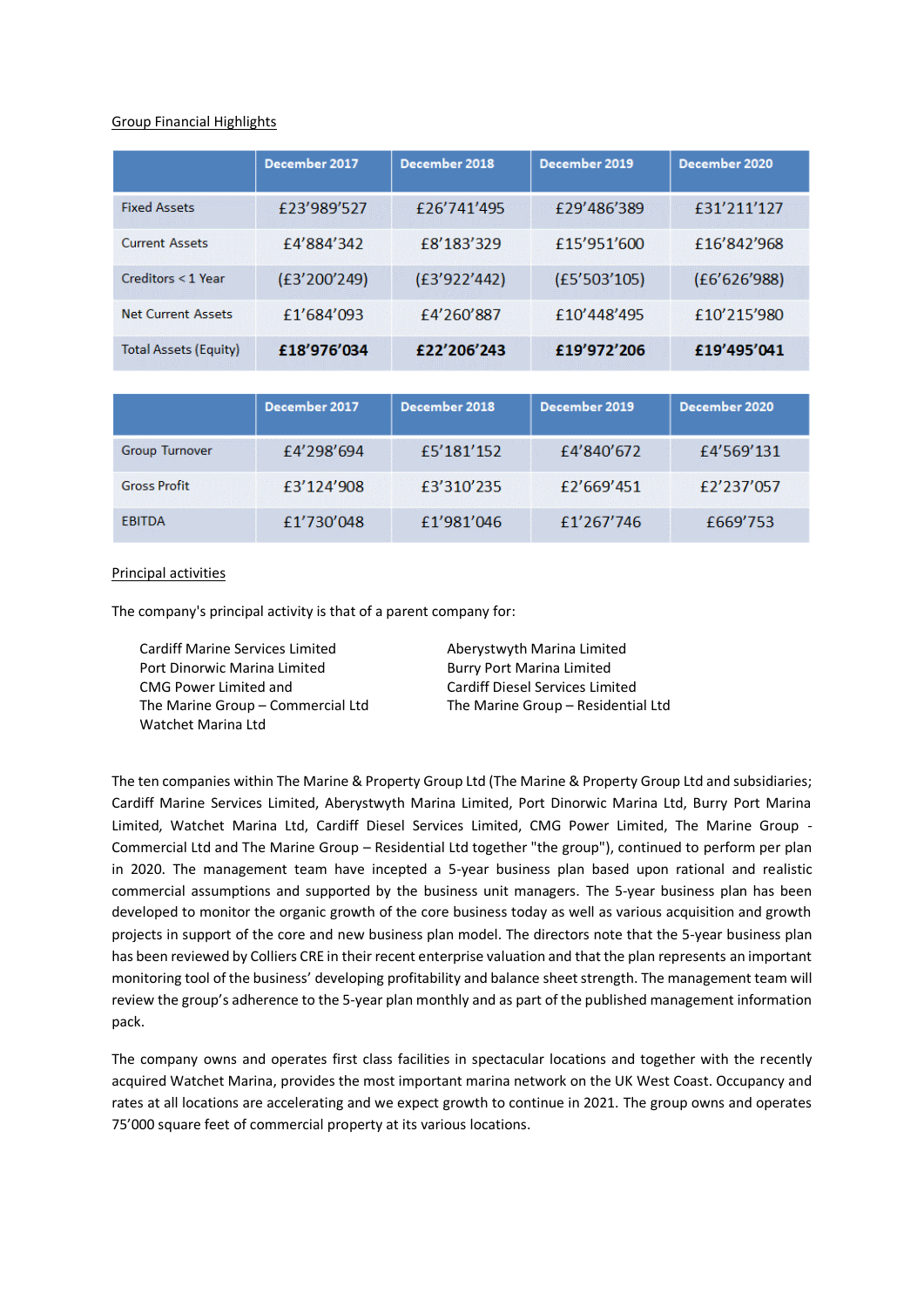#### The Marine & Property Group Ltd – Geographical Locations



ln addition the group benefits from a number of new commercial opportunities which when implemented will allow the group to grow beyond its present capacity in the future. The group plans to build further facilities at its various locations and further marinas and harbours will be added to the portfolio over the coming years.

The Marine & Property Group Ltd employs industry leading personnel with a genuine passion for quality and service and this is borne out in customer feedback whether from a berth holder in one of the company's facilities or a service customer. Revenue streams are residual and diverse and are derived from:



- 165 Berths at Aberystwyth Marina
- 180 berths at Port Dinorwic Marina
- 420 berths at Burry Port Marina
- 350 Berths at Cardiff Marina
- 250 Berths at Watchet Marina
- 110 Drystack spaces in Cardiff
- Centre of Excellence business park at Cardiff Marine Village
- Hard standing storage
- Comprehensive boatyard(s) in Cardiff and Port Dinorwic
- Major plant and Facilities handling up to 50 tons
- Mobile engineers able to travel to work on boats across the UK and further afield
- Harbour Management and water injection dredging services
- Boat sales and brokerage
- Chandlery in Aberystwyth Marina
- 75'000 sqft of commercial property at our sites at Cardiff Marine Village, Cardiff Marina, Aberystwyth Marina, Port Dinorwic Marina and Swansea
- Major Project Delivery
- 400 people work at our various facilities

The company is banked by Thin Cats and Shawbrook Bank providing the group with flexible and conservative terms.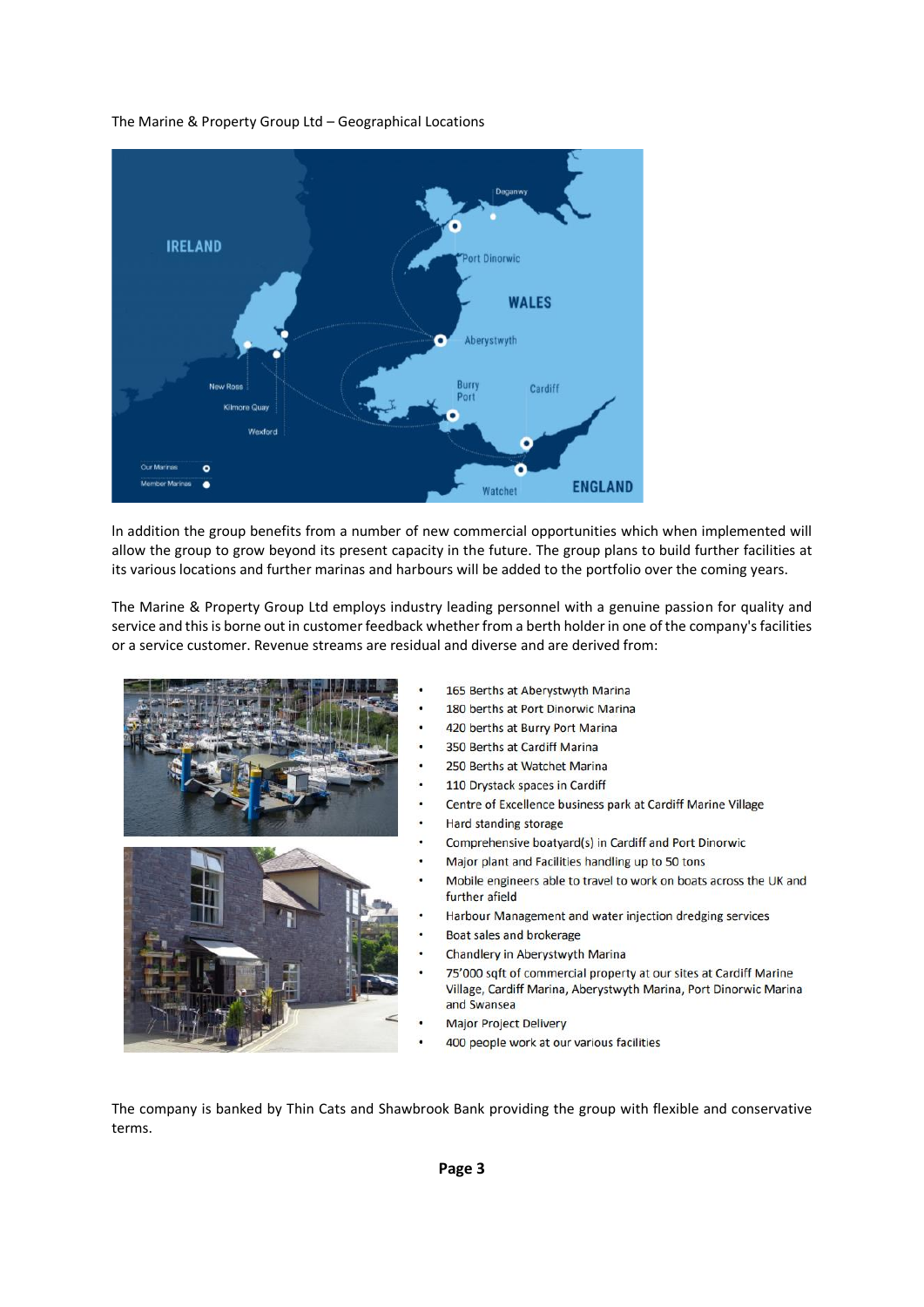**Consolidated Profit and Loss account for the year ended 31st December 2020**

### **Directors**

Kerry McDonald

Drew James McDonald

Christopher Odling-Smee

#### **Secretary and Registered Office**

Christopher Odling-Smee, Cardiff Marine Village, Penarth Road, Cardiff, United Kingdom, CF11 8TU

the Offe.

26th Sept 2021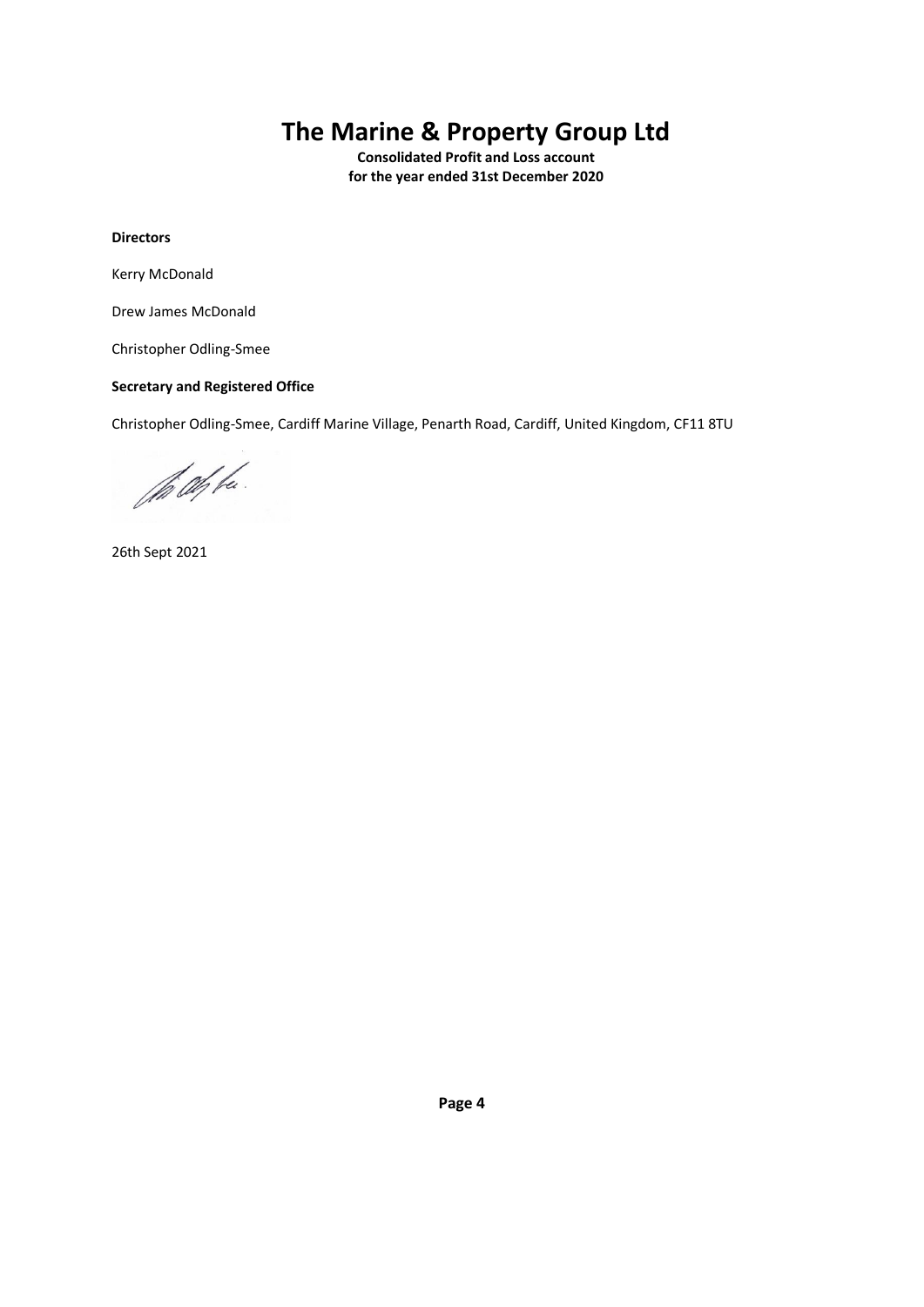**Consolidated Profit and Loss account for the year ended 31st December 2020**

|                                                                                   | <b>Note</b>    | <b>Year Ending Dec</b> | <b>Year Ending Dec</b> |
|-----------------------------------------------------------------------------------|----------------|------------------------|------------------------|
|                                                                                   |                | 2020                   | 2019                   |
|                                                                                   |                | £                      | £                      |
| <b>Turnover</b>                                                                   | $\overline{2}$ | £4,569,131             | £4,840,672             |
| Cost of Sales                                                                     |                | £2,332,074             | £2,171,221             |
| <b>Gross Profit</b>                                                               |                | £2,237,057             | £2,669,451             |
| <b>Distribution Costs</b>                                                         |                | £35,019                | £33,284                |
| <b>Administration Expenses</b>                                                    |                | £1,883,487             | £1,764,459             |
| <b>Operating Profit</b>                                                           | 3              | £318,551               | £871,708               |
| Other interest receivable                                                         |                |                        |                        |
| Interest payable                                                                  |                | 1,162,509              | £1,573,554             |
| Profit on ordinary activities before and<br>after taxation for the financial year |                | $-E843,958$            | $-£701,846$            |
|                                                                                   |                | 2019                   | 2019                   |
|                                                                                   |                | £                      | £                      |
| Statement of total recognised gains and<br><b>losses</b>                          |                |                        |                        |
| Profit for the financial year                                                     |                | $-843,958$             | $-701,846$             |
| Prior year adjustments                                                            |                |                        |                        |
| Total recognised gains and losses for the                                         |                |                        |                        |
| financial year                                                                    |                | $-843,958$             | $-701,846$             |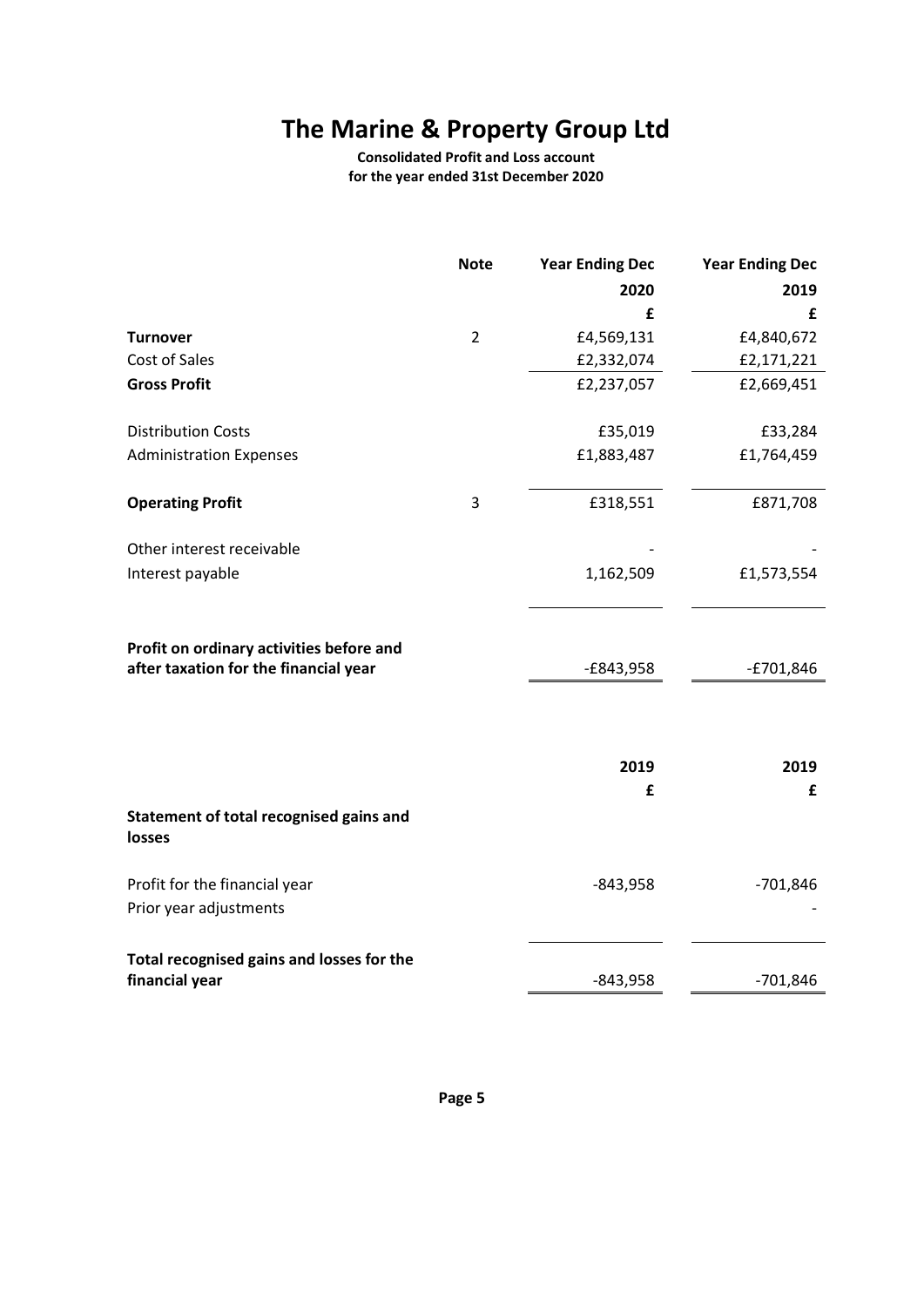**Consolidated Balance Sheet at 31st December 2020**

|                                              | <b>Note</b> | 2020       | 2020       | 2019       | 2019       |
|----------------------------------------------|-------------|------------|------------|------------|------------|
|                                              |             | £          | £          | £          | £          |
| <b>Fixed Assets</b>                          |             |            |            |            |            |
| Goodwill                                     | 6           |            | 90,000     |            | 100,000    |
| <b>Tangible Assets</b>                       | 6           |            | 26,403,270 |            | 24,668,532 |
| <b>Fixed Asset Investment</b>                | 6,7         |            | 4,717,857  |            | 4,717,857  |
|                                              | 6           |            | 31,211,127 |            | 29,486,389 |
| <b>Current Assets</b>                        |             |            |            |            |            |
| Stock                                        |             | 143,472    |            | 106,883    |            |
| Debtors                                      | 8           | 16,796,069 |            | 15,805,930 |            |
| Cash at bank and in hand                     |             | $-96,573$  |            | 38,787     |            |
|                                              |             | 16,842,968 |            | 15,951,600 |            |
| <b>Creditors: amounts falling due within</b> |             |            |            |            |            |
| one year                                     | 9           | 6,626,988  |            | 5,503,105  |            |
| <b>Net Current Assets</b>                    |             |            | 10,215,980 |            | 10,448,495 |
| <b>Total assets less current liabilities</b> |             |            | 41,427,107 |            | 39,934,884 |
| <b>Creditors: amounts falling due after</b>  |             |            |            |            |            |
| more than one year                           | 10          |            | 21,932,066 |            | 19,962,678 |
|                                              |             |            | 19,495,041 |            | 19,972,206 |
|                                              |             |            |            |            |            |
| <b>Capital and Reserves</b>                  |             |            |            |            |            |
| Called up share Capital                      | 11          |            | 6,171      |            | 6171       |
| <b>Share Premium</b>                         | 12          |            | 2,199,489  |            | 2,199,489  |
| <b>Revaluation Reserve</b>                   | 12          |            | 13,181,358 |            | 12,312,328 |
| Profit and Loss account                      | 12          |            | 4,108,023  |            | 5,454,218  |
| <b>Shareholders' funds</b>                   |             |            | 19,495,041 |            | 19,972,206 |
|                                              |             |            |            |            |            |

the Offer.

**Christopher Odling-Smee** Director 26th September 2021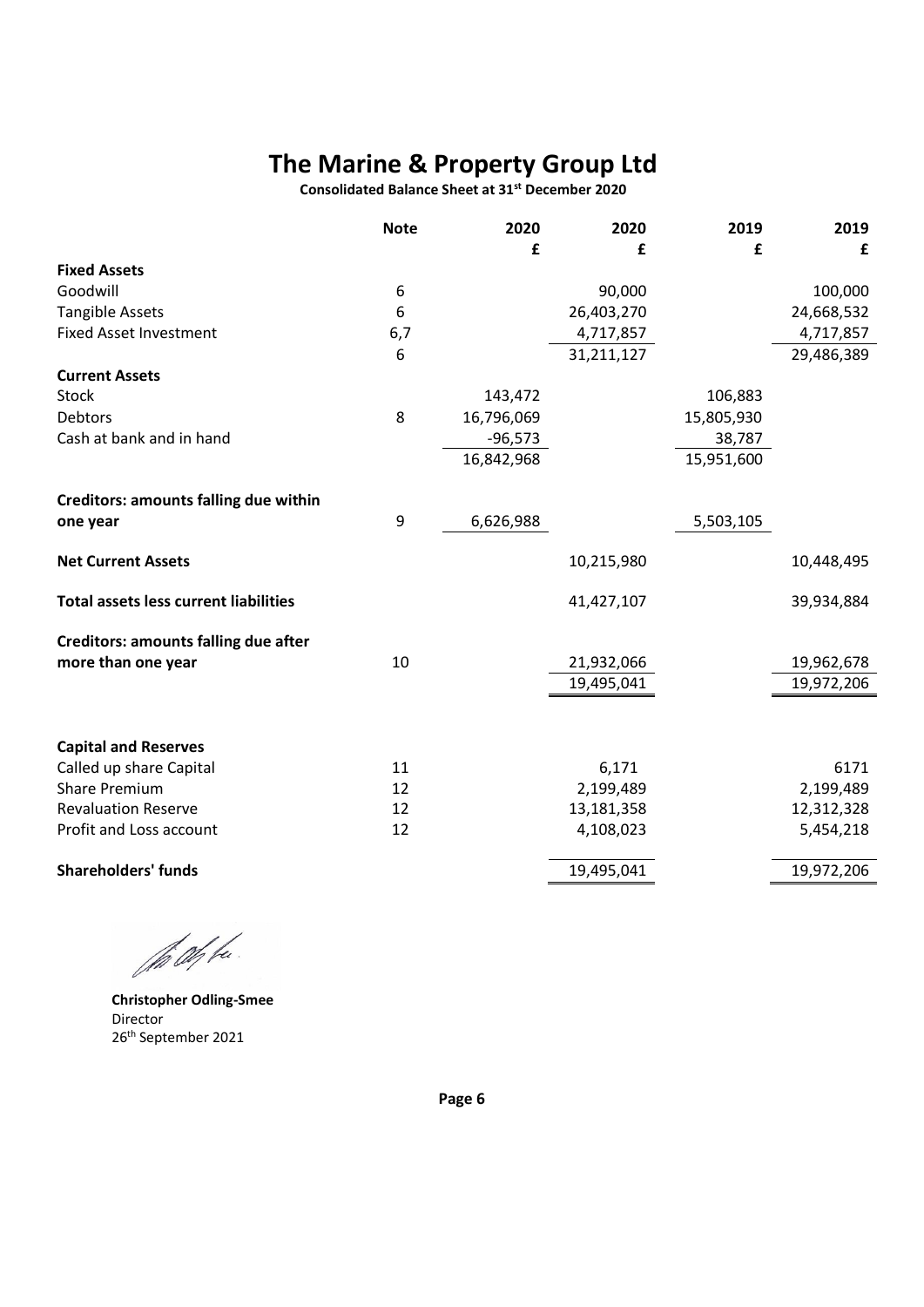**Notes forming part of the financial statements for the year ended 31st December 2019**

#### 1. *Accounting policies*

The financial statement shave been prepared under the historical cost convention.

The following principal accounting policies have been applied:

#### *Going Concern*

The Marine & Property Group Ltd ("the company") enjoys a substantial element of residual income based on long-term tenant contracts acrossit's commercial property portfolio. ln addition the company fully owns nine subsidiary companies Cardiff Marine Services Limited, Aberystwyth Marina Limited, Port Dinorwic Marina Limited, Burry Port Marina Limited, Cardiff Diesel Services Limited, CMG 'Power Limited, The Marine Group – Commercial Ltd and The Marine Group – Residential Ltd (together, "the Group"). There is sufficient operating profit generated within the Group to support the ten companies. A management fee is paid to The Marine & Property Group Limited by its subsidiaries.

The directors have prepared and reviewed trading forecasts for the period to December 2022 which show a period of strong growth for the Group going forwards.

Funding is negotiated and reviewed on a Group and individual company basis. The directors have a good relationship with their finance providers who are supportive of the business.

Taking the above into account the directors are confident that the company and Group will both continue to grow and represents a going concern.

#### *Turnover*

Turnover comprises revenue by the group during the year in respect of rents due for property owned, moorings, storage of boats, and related marine services, consultancy services, and the sales of goods, net of value added tax and trade discounts.

Turnover is recognised at the point of service or point of despatch.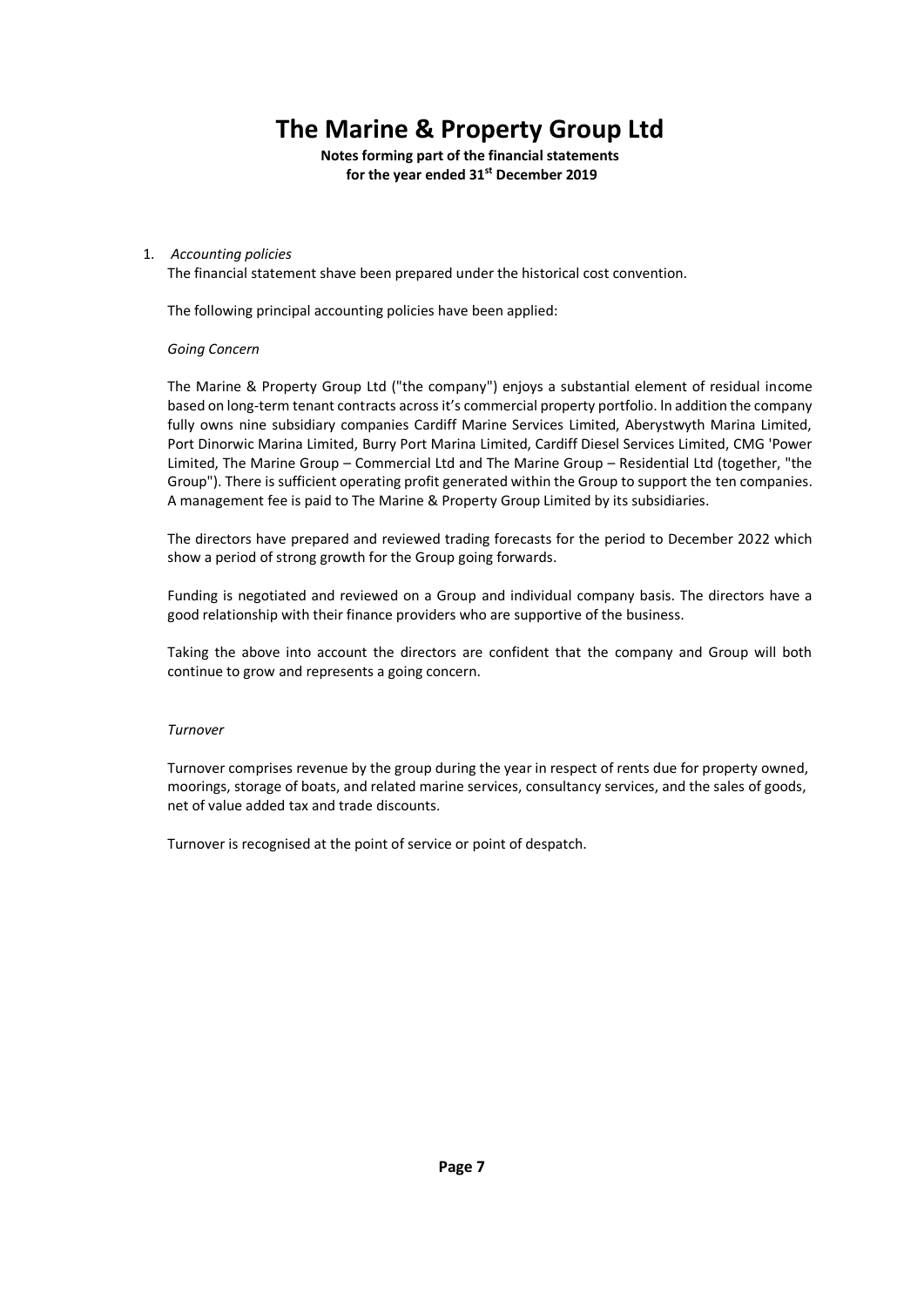**Notes forming part of the financial statements for the year ended 31st December 2020 (continued)**

*Tangible fixed assets and depreciation* 

Tangible fixed assets are stated at cost less depreciation charges. Deprecation on tangible fixed assets is provided at rates to write off the cost of those assets or valuation, less their estimated residual values, over their expected useful lives on the following basis:

|                              | 2% straight line     |
|------------------------------|----------------------|
|                              | 2.5% straight line   |
|                              | Not depreciated      |
| $\qquad \qquad \blacksquare$ | 25% reducing balance |
|                              | 25% reducing balance |
| -                            | 25% reducing balance |
|                              | 25% reducing balance |
|                              |                      |

#### *Stocks and work in progress*

Stocks and work in progress are valued at the lower of cost and net realisable value, after making due allowance for obsolete and slow moving stocks.

#### *Valuation of investments*

Investments held as fixed assets are stated at cost less any provision for impairment.

#### *Deferred Taxation*

Full provision is made for deferred tax assets and liabilities arising from all timing differences between the recognition of gains and losses in the financial statements and recognition in the tax computation.

A net deferred tax asset is recognised only if it can be regarded as more likely than not that there will be more suitable taxable profits from which the future reversal of the underlying timing differences can be deducted.

Deferred tax assets and liabilities are calculated at the tax rates expected to be effective at the time the timing differences are expected to reverse.

Deferred tax balances are not discounted.

#### *Leasing and hire purchase*

Assets obtained under hire purchase contracts and finance leases are capitalised as tangible fixed assets. Assets acquired by finance lease are depreciated over the shorter of the lease term and their useful lives. Assets acquired by hire purchase are depreciated over their useful lives. Finance leases are those where sustainability all of the benefits and risks of ownership are assumed by the company. Obligations under such agreements are included in creditors net of the finance charge allocated to future periods. The finance element of the rental payment is charged to the profit and loss account so as to produce a constant periodic rate of charge on the net obligation outstanding in each period.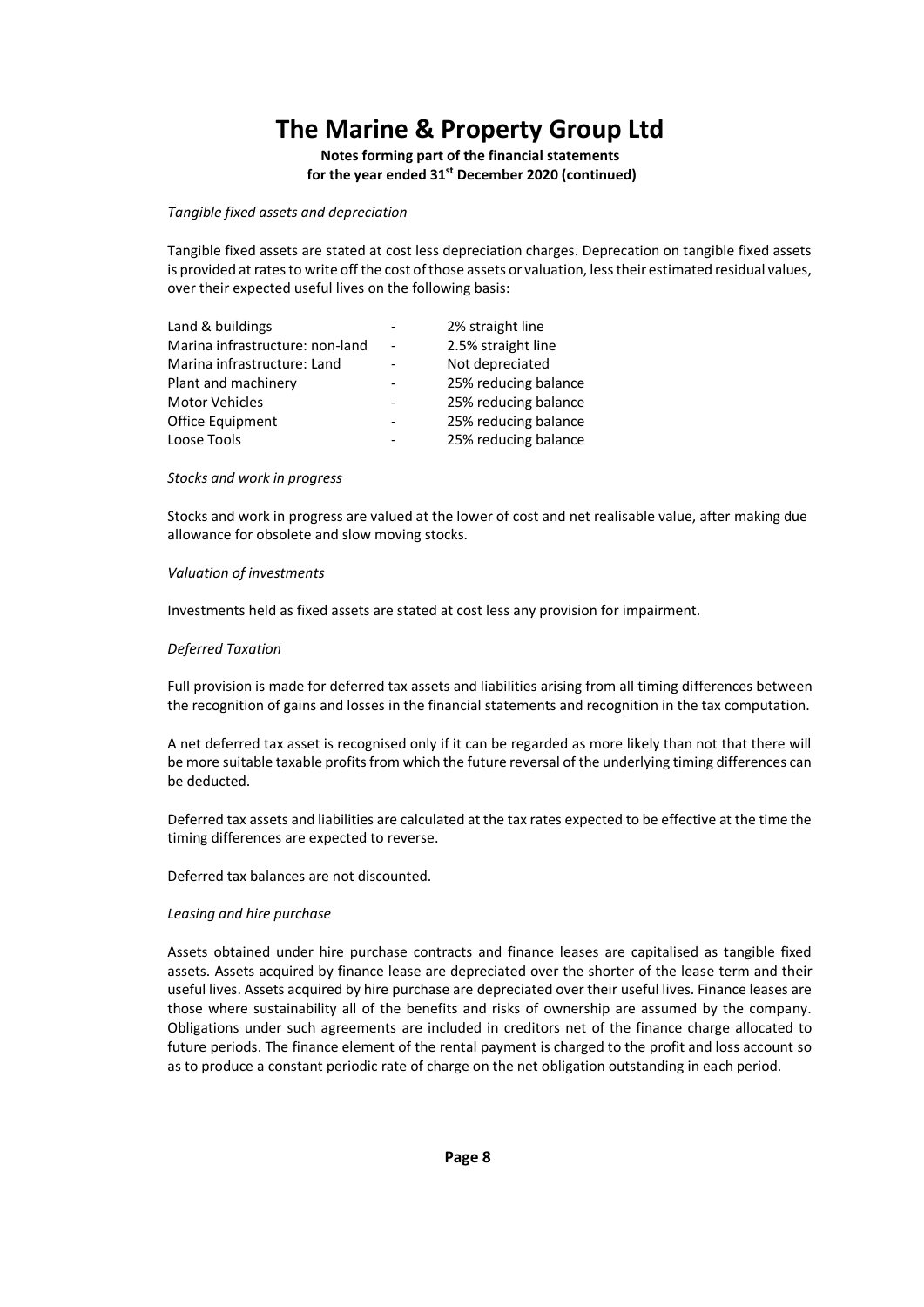**Notes forming part of the financial statements for the year ended 31st December 2020 (continued)**

### **2 Turnover**

Turnover arises solely within the United Kingdom

### **3 Operating Profit/(Loss)**

|                                            | 2020    | 2019    |
|--------------------------------------------|---------|---------|
|                                            | £       |         |
| This is arrived after charging:            |         |         |
| Amortisation of goodwill                   | 10,000  | 10.000  |
| Depreciation of tangible fixed assets      | 313.893 | 393,390 |
| <b>Auditors Remuneration</b>               |         |         |
| Bank Charges including refinancing charges |         |         |
|                                            |         |         |

During the year, no director received remuneration (2019: Nil)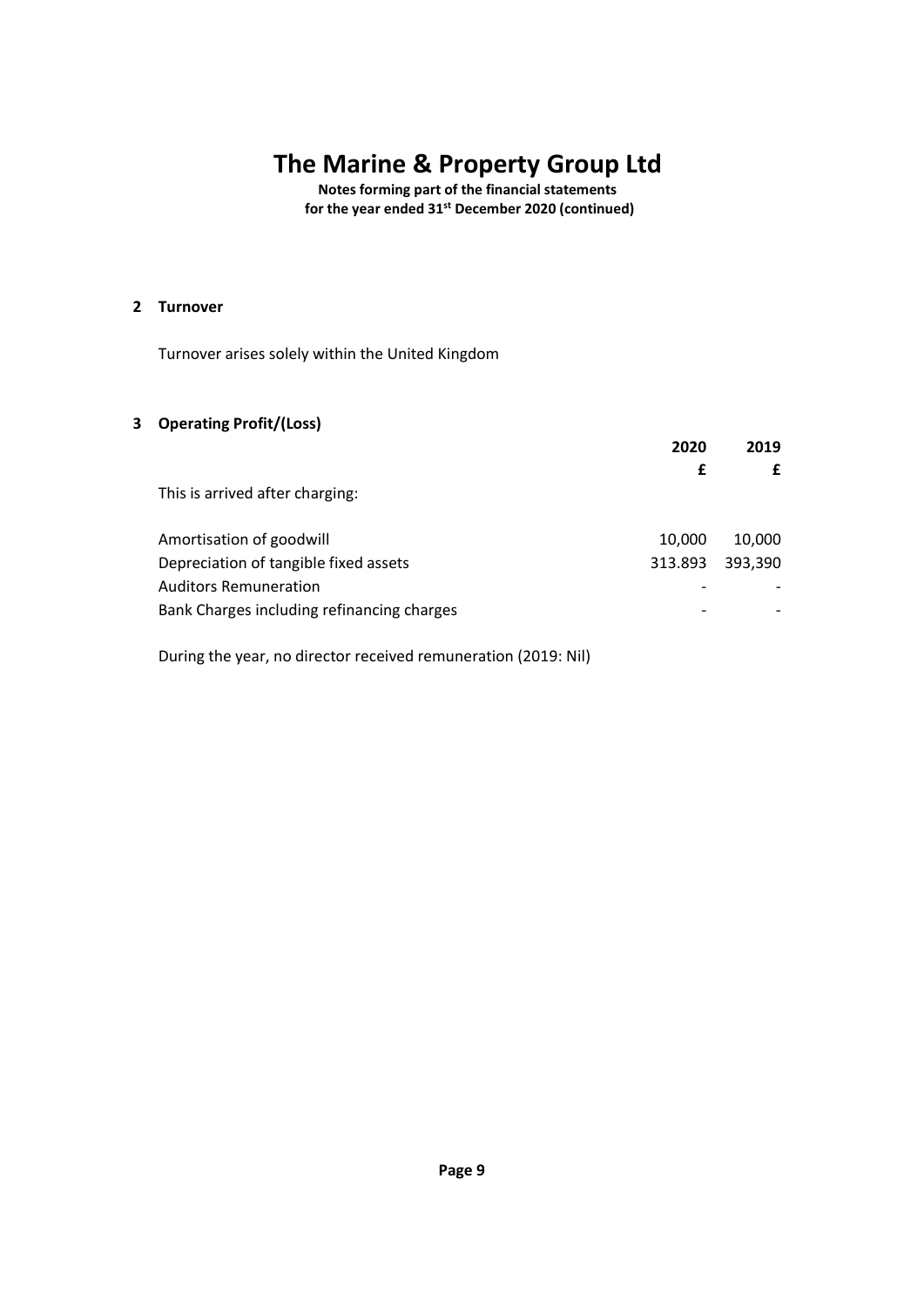**Notes forming part of the financial statements for the year ended 31st December 2020 (continued)**

| 4 | PROFIT AND LOSS                                                                          | <b>TMPG</b> | <b>TMG -</b><br><b>Commercial</b> | <b>CMS</b>    | <b>CMGP</b> | CDS        | <b>ABER</b> | Port<br><b>Dinorwic</b>        | <b>Burry Port</b> | Group         |
|---|------------------------------------------------------------------------------------------|-------------|-----------------------------------|---------------|-------------|------------|-------------|--------------------------------|-------------------|---------------|
|   |                                                                                          |             |                                   | £             | £           | £          |             |                                |                   | £             |
|   | Turnover                                                                                 | 435,000     | 30,000                            | 2,773,305     |             | 508,462    | 351,656     | 394,869                        | 75,838            | 4,569,131     |
|   | Cost of sales                                                                            |             |                                   | (1,455,573)   | (12, 844)   | (502, 614) | (130, 068)  | (166, 952)                     | (64, 023)         | (2, 332, 074) |
|   | Gross profit                                                                             | 435,000     | 30,000                            | 1,317,732     | (12, 844)   | 5,848      | 221,588     | 227,917                        | 11,815            | 2,237,057     |
|   | Distribution costs                                                                       |             |                                   | (32, 889)     |             |            |             | (1, 278)                       | (852)             | (35,019)      |
|   | Administrative expenses<br>Other operating income                                        | (203, 606)  | (3, 379)                          | (1, 130, 600) | 5,429       | (98, 111)  | (192, 348)  | (126, 987)                     | (133, 885)        | (1,883,487)   |
|   | Operating profit<br>Profit on disposal of fixed assets                                   | 231,394     | 26,621                            | 154,242       | (7, 414)    | (92, 263)  | 29,240      | 99,652                         | (122, 921)        | 318,551       |
|   | Profit on ordinary activities<br>before interest and other income<br>Interest receivable | 231,394     | 26,621                            | 154,242       | (7, 414)    | (92, 263)  | 29,240      | 99,652                         | (122, 921)        | 318,551       |
|   | Interest payable                                                                         | (979, 185)  | (34, 807)                         | (10, 762)     | (431)       |            | 1,622       | (91, 034)                      | (47, 912)         | (1, 162, 509) |
|   | Profit/(Loss) on ordinary<br>activities before and after tax                             | (747, 791)  | (8, 186)                          | 143,480       | (7, 845)    | (92, 263)  | 30,862      | 8,619                          | (170, 834)        | (843, 958)    |
|   |                                                                                          | <b>TMPG</b> | <b>TMG -</b><br><b>Commercial</b> | <b>CMS</b>    | <b>CMGP</b> | CDS        | <b>ABER</b> | <b>Port</b><br><b>Dinorwic</b> | <b>Burry Port</b> | Group         |
|   |                                                                                          |             |                                   | £             | £           |            | £           |                                |                   | £             |
|   | PBT per Statuatory Accounts                                                              | (747, 791)  | (8, 186)                          | 143,480       | (7, 845)    | (92, 263)  | 30,862      | 8,619                          | (170, 834)        | (843,958)     |
|   | add                                                                                      |             |                                   |               |             |            |             |                                |                   |               |
|   | Amortisation & Exceptional items                                                         |             |                                   |               |             |            |             |                                |                   |               |
|   | Depreciation                                                                             | (78, 273)   |                                   | (121, 503)    |             | (22,070)   | (29, 489)   | (10, 656)                      | (51, 902)         | (313, 893)    |
|   | <b>Interest Paid</b>                                                                     | (971, 417)  | (34, 807)                         | (26, 889)     | (10,000)    |            | (4,879)     | (91, 034)                      | (60, 792)         | (1, 199, 819) |
|   |                                                                                          | 301,899     | 26,621                            | 291,872       | 2,155       | (70, 193)  | 65,231      | 110,308                        | (58, 141)         | 669,753       |
|   | <b>EBITDA</b>                                                                            |             |                                   |               |             |            |             |                                |                   |               |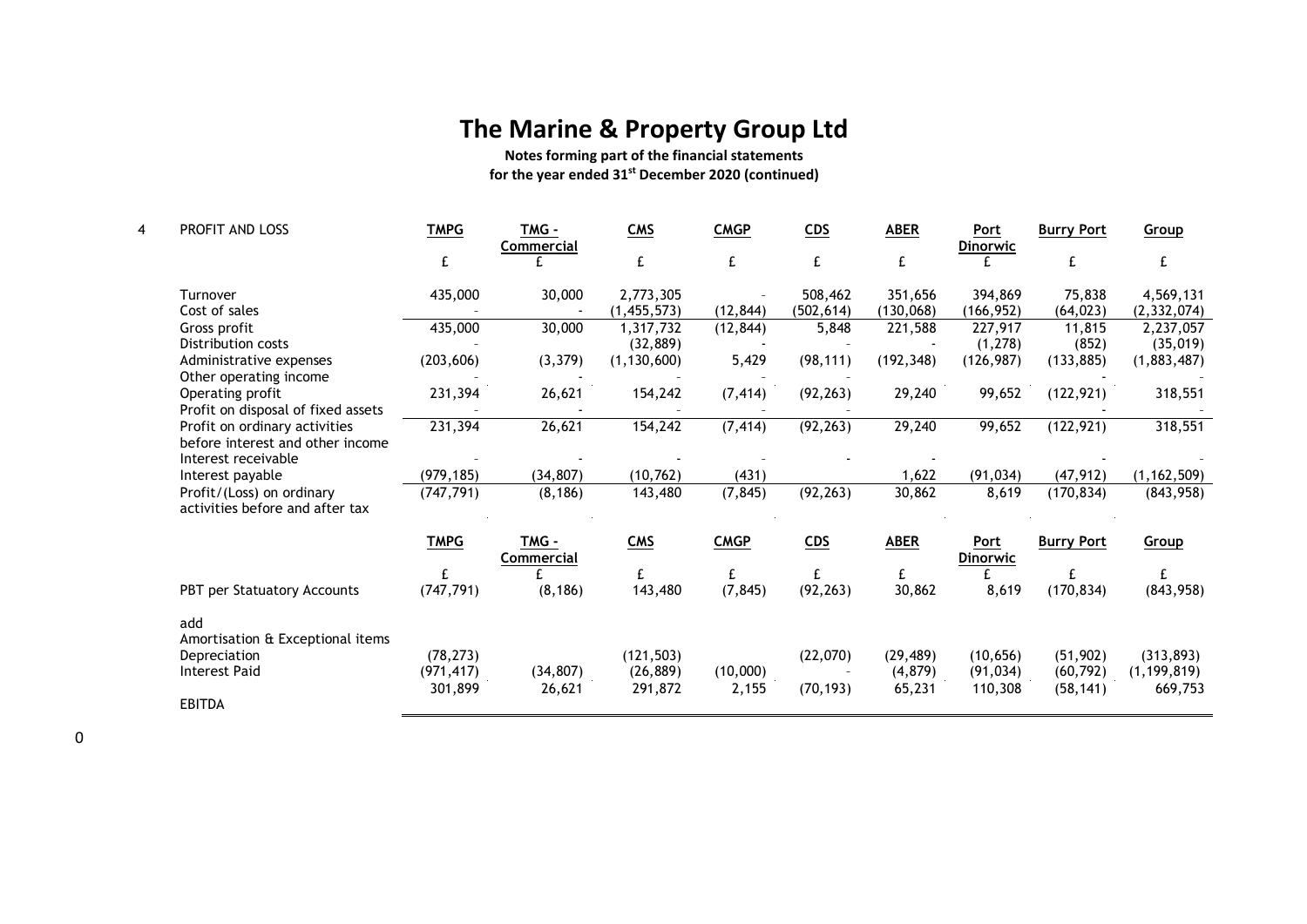**Notes forming part of the financial statements for the year ended 31st December 2020 (continued)**

5 Taxation on profit/(Loss) on ordinary activities:

No Corporation tax is payable on the profit for the year due to the utilisation of group tax losses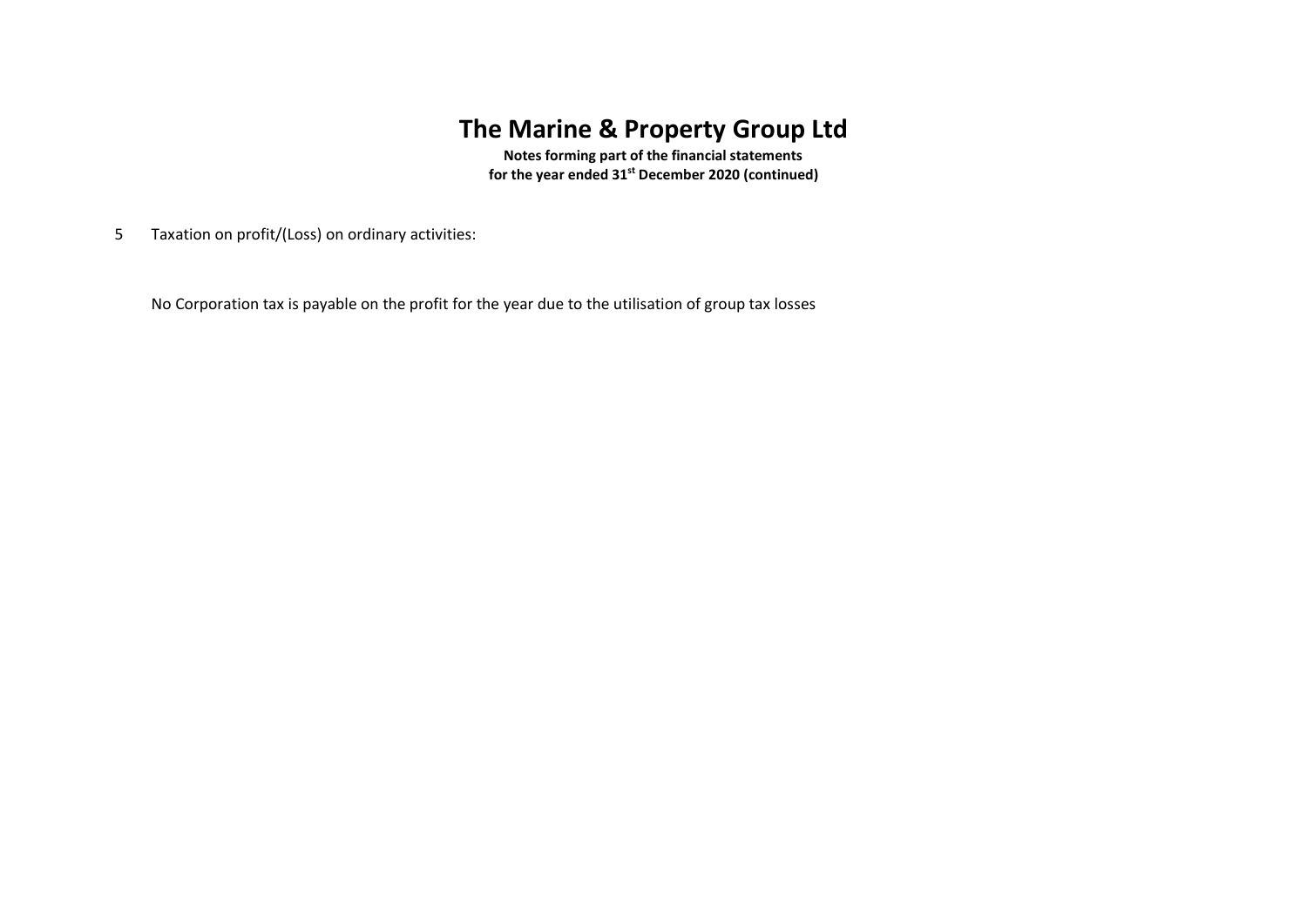**Notes forming part of the financial statements for the year ended 31st December 2020 (continued)**

### **7 Fixed Asset Investments**

|                       | Shares in group undertakings |
|-----------------------|------------------------------|
| Company               | and participating interests  |
|                       |                              |
| Cost or Valuation     |                              |
| At 31st December 2020 | 4,717,857                    |

Subsidiary undertakings, associated undertakings and other investments

The principal undertakings in which the company's interest at the period end is 20% or more are as follows: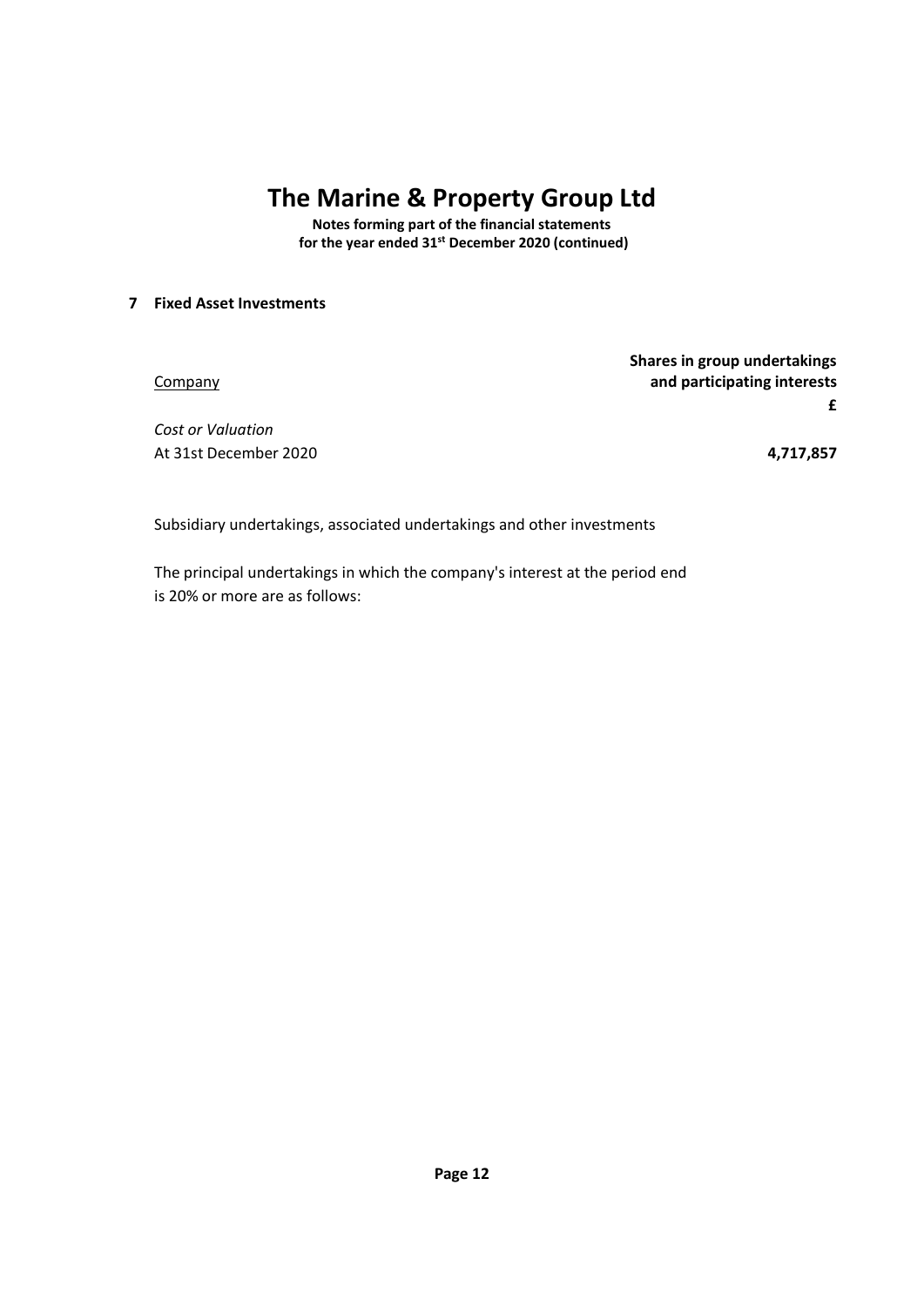**Notes forming part of the financial statements for the year ended 31st December 2020 (continued)**

|                                      | <b>Class of</b><br>share<br>capital held | <b>Proportion of</b><br>share capital<br>held | <b>Nature of Business</b>                                                                                  |
|--------------------------------------|------------------------------------------|-----------------------------------------------|------------------------------------------------------------------------------------------------------------|
| <b>Subsidiary undertakings</b>       |                                          |                                               |                                                                                                            |
| <b>Cardiff Marine Services Ltd</b>   | Ordinary                                 | 100%                                          | Provision of dockside<br>facilities                                                                        |
| <b>CMG Power Limited</b>             | Ordinary                                 | 100%                                          | Operation of a Multi<br>branded Engine Parts<br>and Engine Service<br>Centre                               |
| Cardiff Diesel Services (CDS)<br>Ltd | Ordinary                                 | 100%                                          | Provision of industrial<br>engine services and<br>the support of the<br>group's engineering<br>department. |
| Aberystwyth Marina Limited           | Ordinary                                 | 100%                                          | Operation of Marina<br>and provision of<br>dockside facilities                                             |
| Port Dinorwic Marina Limited         | Ordinary                                 | 100%                                          | Operation of Marina<br>and provision of<br>dockside facilities                                             |
| <b>Burry Port Marina Limited</b>     | Ordinary                                 | 100%                                          | <b>Operation of Marina</b><br>and provision of<br>dockside facilities                                      |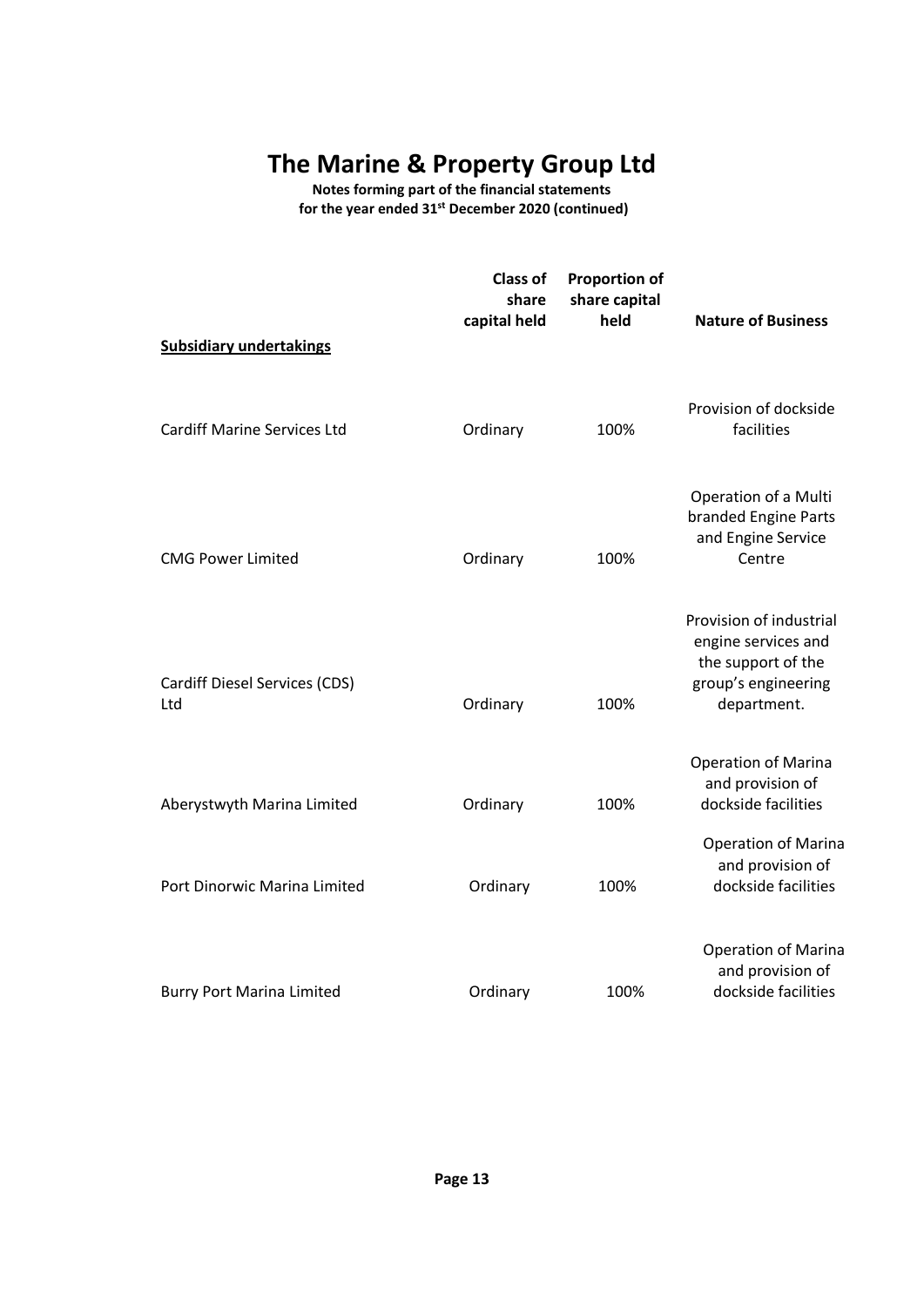**Notes forming part of the financial statements for the year ended 31st December 2020 (continued)**

**8 Debtors**

|                                                   | Group<br>2020 | Group<br>2019 |
|---------------------------------------------------|---------------|---------------|
|                                                   | f             | f             |
| <b>Trade Debtors</b>                              | 6,626,175     | 6,767,123     |
| Amounts owed by companies<br>under common control | 6,118,664     | 4,563,444     |
| <b>Other Debtors</b>                              | 4,045,230     | 4,469,363     |
| Prepayments and accrued income                    |               |               |
| <b>Deferred Taxation</b>                          | 6,000         | 6,000         |
|                                                   | 16,796,069    | 15,805,930    |

|                                       | <b>Deferred</b><br>Tax<br>£ |
|---------------------------------------|-----------------------------|
| At 1st January and 31st December 2020 | 6,000                       |

| <b>Deferred Taxation</b>                          | Group | Group | Company                  | Company |
|---------------------------------------------------|-------|-------|--------------------------|---------|
|                                                   | 2020  | 2019  | 2020                     | 2019    |
|                                                   |       |       |                          |         |
| The amount of deferred taxation is<br>as follows: |       |       |                          |         |
| <b>Accelerated Capital allowances</b>             | 6,000 | 6.000 | $\overline{\phantom{a}}$ |         |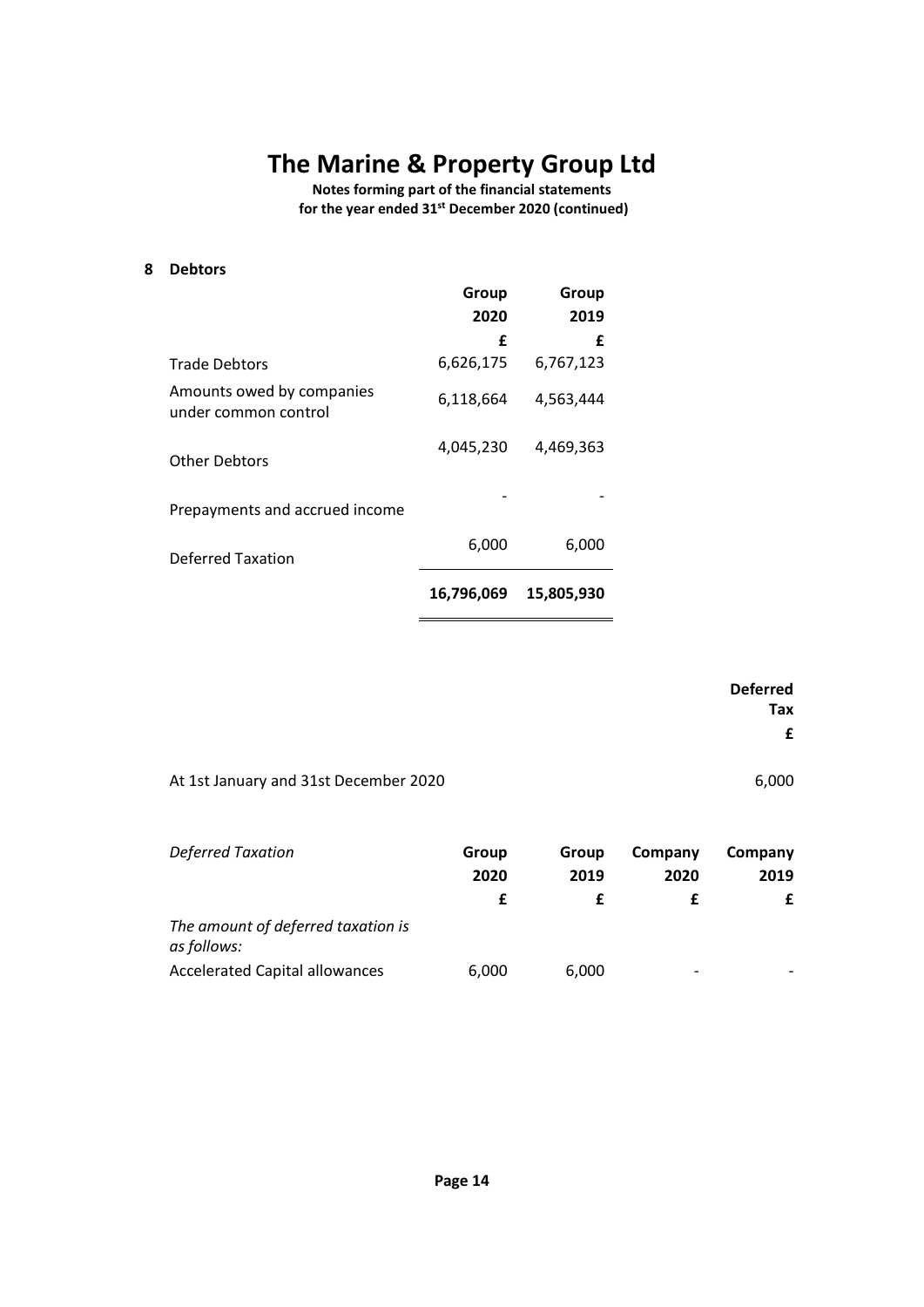**Notes forming part of the financial statements for the year ended 31st December 2020 (continued)**

**9 Creditors: amounts falling due within one** 

**year**

|                                                                | Group<br>2020 | Group<br>2019 |
|----------------------------------------------------------------|---------------|---------------|
|                                                                | £             | £             |
| Bank Loans and Overdrafts (Secured)                            |               |               |
| Other Loans                                                    | 293,575       | 236,787       |
| <b>Trade Creditors</b>                                         | 280,302       | 618,477       |
| Amounts owed to companies under<br>common control              | 1,378,344     | 772,378       |
| Other taxation and social security                             | 1,993,119     | 1,615,181     |
| Obligations under finance lease and hire<br>purchase contracts |               |               |
| <b>Other Creditors</b>                                         | 2,681,648     | 2,260,282     |
|                                                                | 6,626,988     | 5,503,105     |

### <sup>10</sup> **Creditors: amounts falling due after more than one year**

|                                 | Group      | Group      |
|---------------------------------|------------|------------|
|                                 | 2020       | 2019       |
|                                 | £          |            |
| Bank Loans (Secured)            | 12,726,037 | 13,093,129 |
| <b>Other Loans/Creditors</b>    | 4,469,311  | 3,078,484  |
| Amounts owed to companies under |            | 3,791,065  |
| common control                  | 4,736,718  |            |
|                                 | 21,932,066 | 19,962,678 |